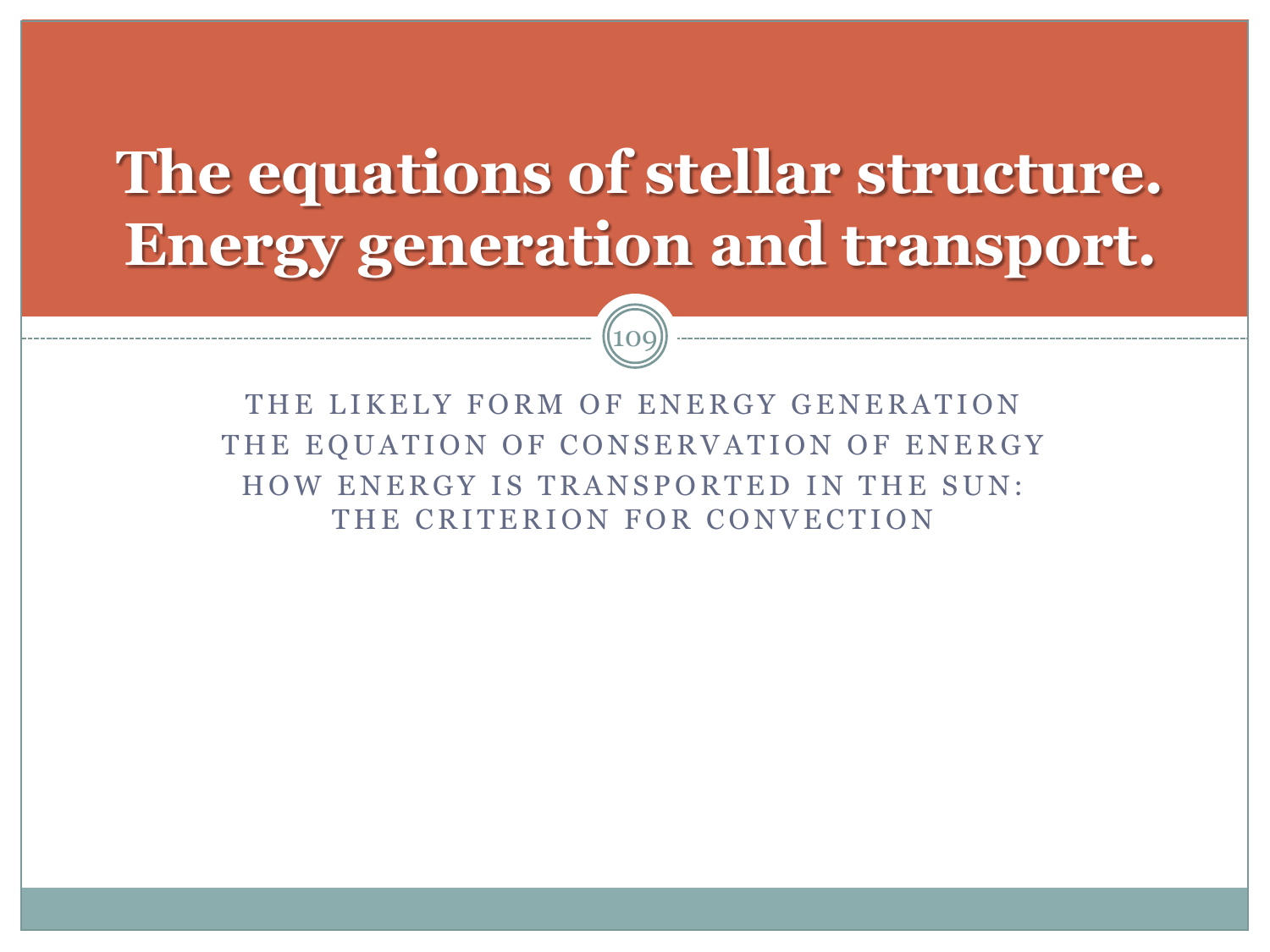





Sir Arthur Stanley Eddington Karl Schwarzschild Lord Kelvin (William Thomson)<br>(1882-1944) (1873-1916) (1824-1907) (1882-1944) (1873-1916) (1824-1907)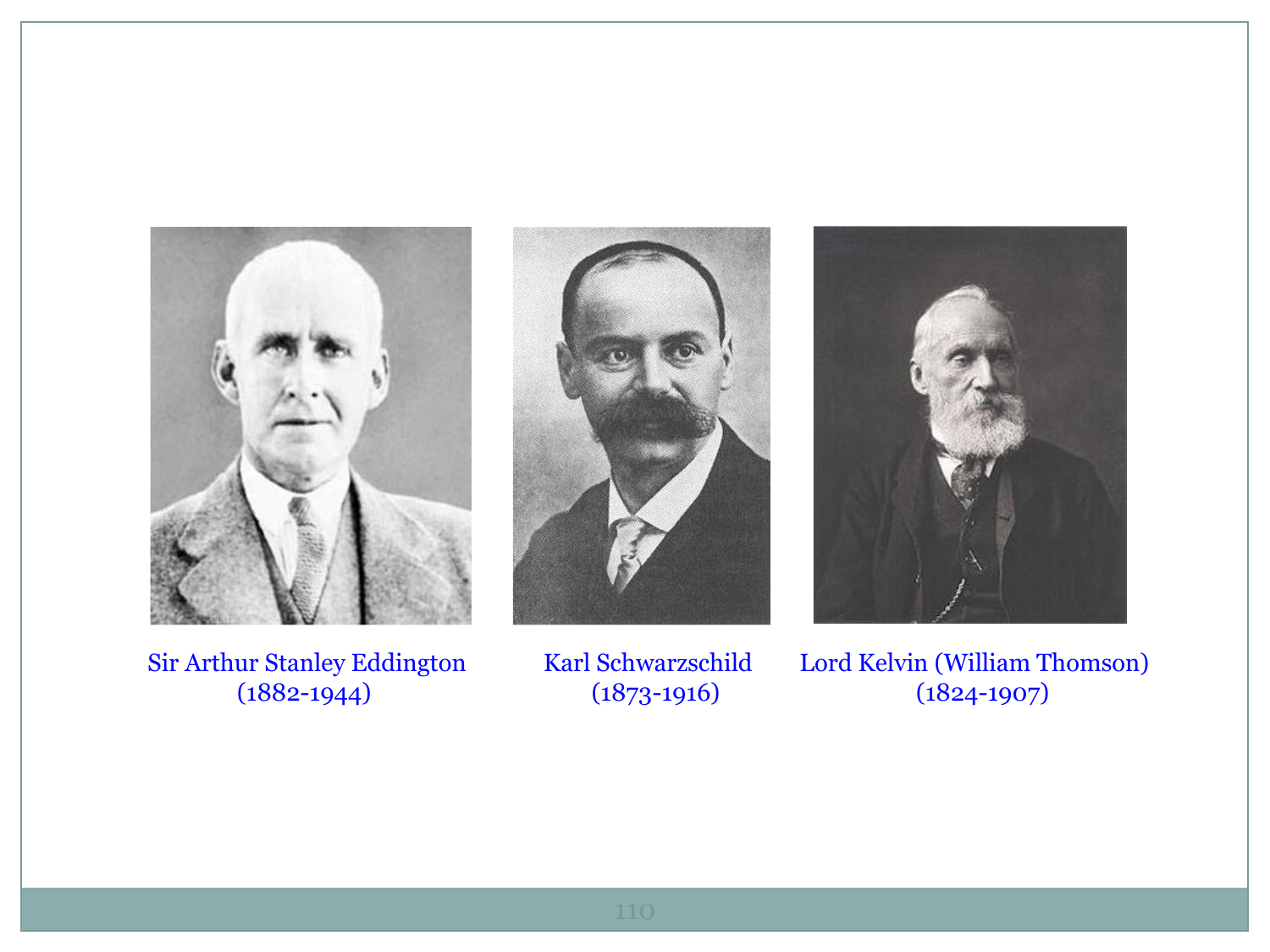### **Energy generation in stars**

So far, we have only considered the dynamical properties of the star, and the state of the stellar material. We need to consider the source of the stellar energy.

Let's consider the origin of the energy, i.e. the conversion of energy from some form in which it is not immediately available into some form that it can radiate.

How much energy does the Sun need to generate in order to shine with it's measured luminosity ?

 $\hspace{1.5cm} (111)$ 

 $L_{\odot}$  = 4×10<sup>26</sup> W = 4 ×10<sup>33</sup> erg s<sup>-1</sup>

Sun has not changed flux in 10<sup>9</sup> yr  $(3\times10^{16} s)$   $\Rightarrow$  Sun has radiated at least 1.2×10<sup>50</sup> erg

The rest mass energy:  $E = mc^2$   $\implies$   $m_{lost} = 10^{29} \text{ g} \approx 10^{-4} M_{\odot}$ What is the source of this energy ?

- Accretion (Mayer)
- Cooling
- Contraction (gravitational; Helmholtz, Lord Kelvin)
- Chemical reactions
- Nuclear reactions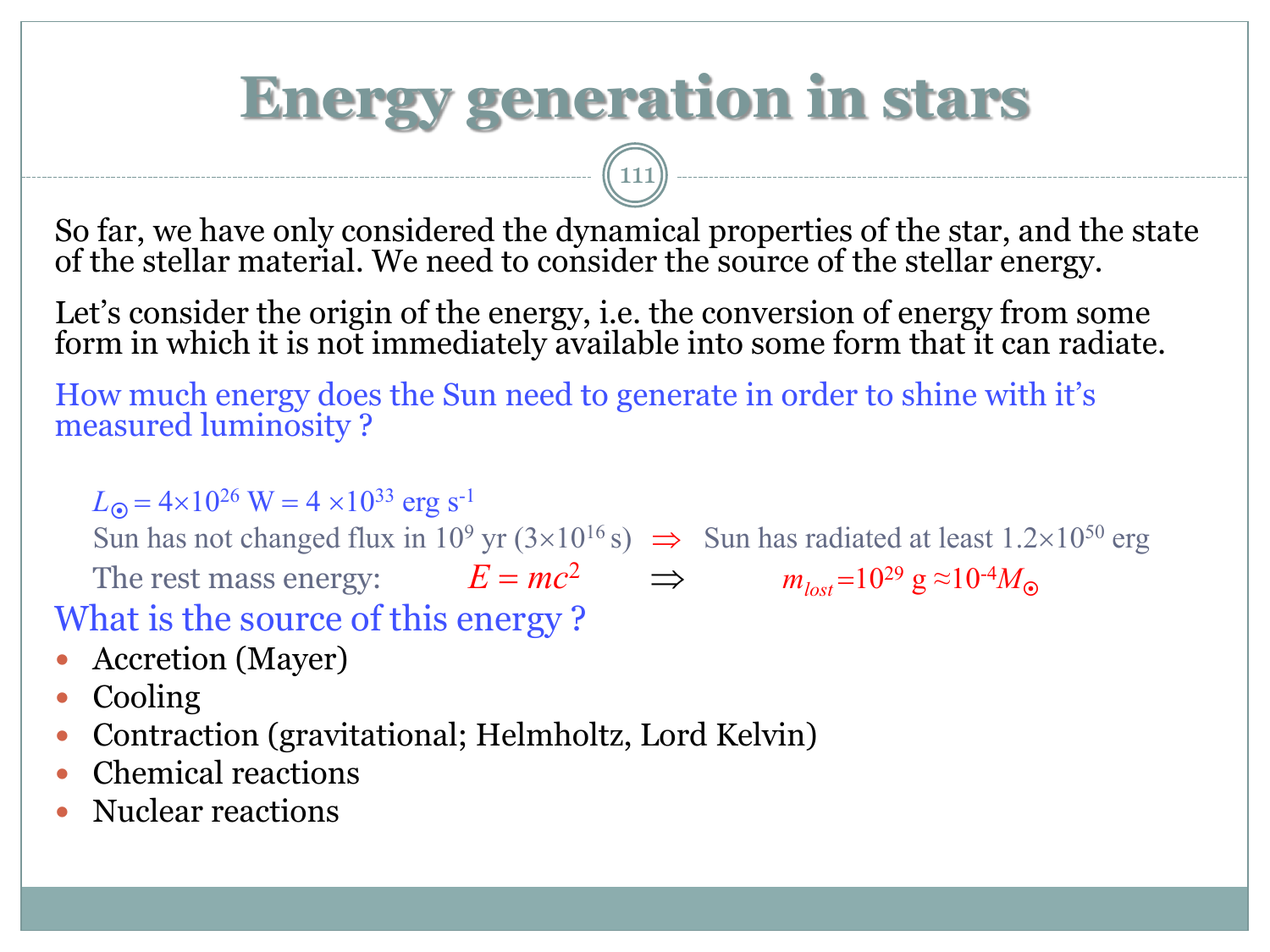### **Source of energy generation**

112

#### **Accretion**

- From the very beginning it was obvious that one of the energy source of the Sun could be gravitation. Mayer, one of the fathers of the energy conservation law, suggested that kinetic energy of meteorites would keep the Sun hot.
- This idea was not considered seriously. Now, however, we know that the most compact objects in the Galaxy, neutron stars in X-ray binaries, produce their large luminosity in a similar way, by accreting matter from a companion star.
- But for the Sun it cannot be important. Julius Robert von Mayer



(1814-1878)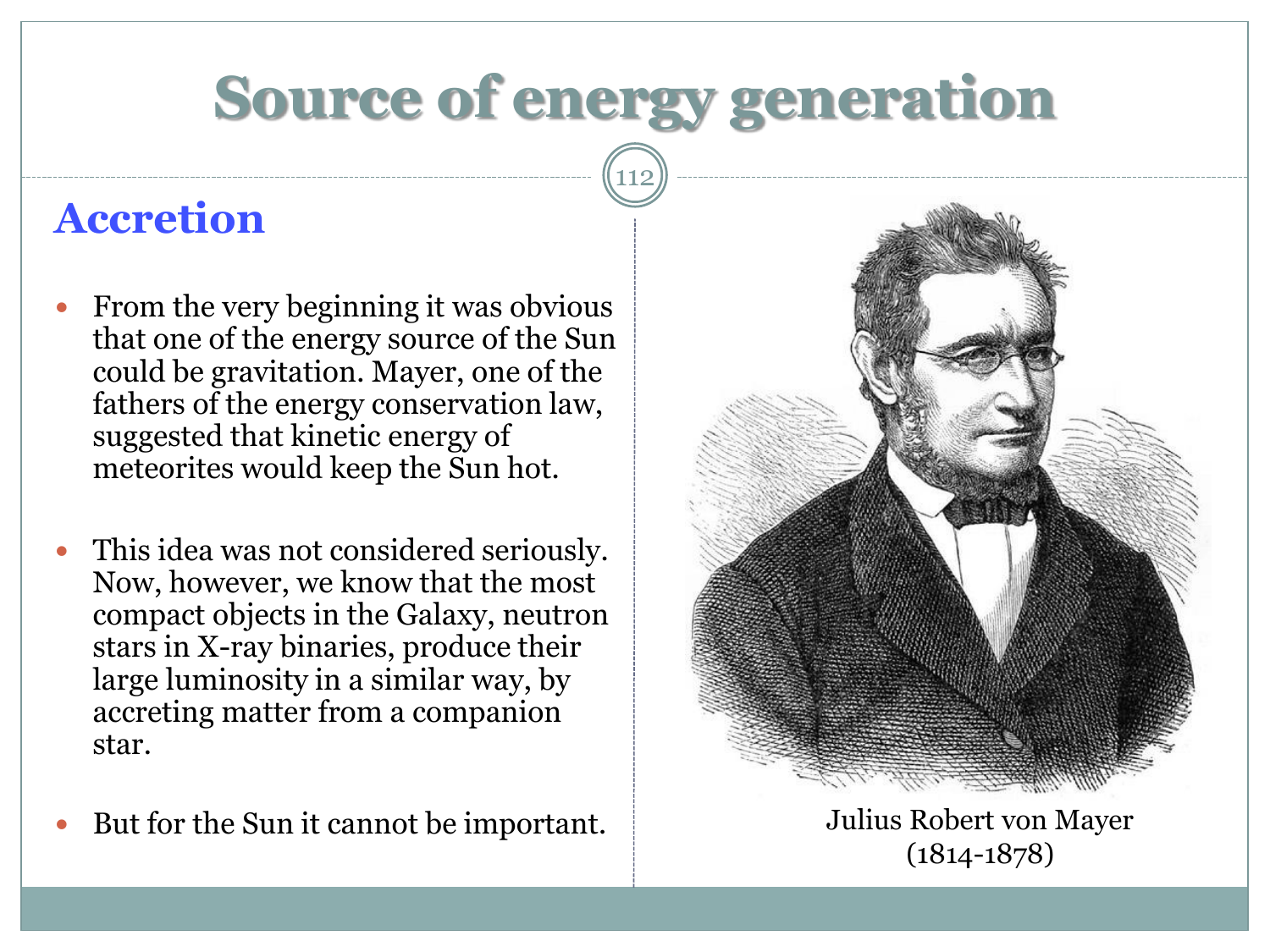### **Source of energy generation**

113

#### **Cooling and contraction**

These are closely related, so we consider them together. Cooling is simplest idea of all. Suppose the radiative energy of the Sun is due to the Sun being much hotter when it was formed and has since been cooling down. We can test how plausible this is. Or is the Sun slowly contracting with consequent release of gravitational potential energy, which is converted to radiation?

Recently, assuming that stellar material is ideal monatomic gas (negligible  $P_{rad}$ ), we obtained this form of the Virial theorem:  $2E_T + E_C = 0$ this form of the Virial theorem:

The negative gravitational energy of a star is equal to twice its thermal energy. This means that the time for which the present thermal energy of the Sun can supply its radiation and the time for which the past release of gravitational potential energy could have supplied its present rate of radiation differ by only a factor two.

Total release of gravitational potential energy would have been sufficient to provide radiant energy at a rate given by the luminosity of the star *L*, for a time equal approximately to the thermal timescale (the time required for a star to radiate all its reservoir of thermal energy):

> $t_{th}$ ~  $GM^2$  $RL$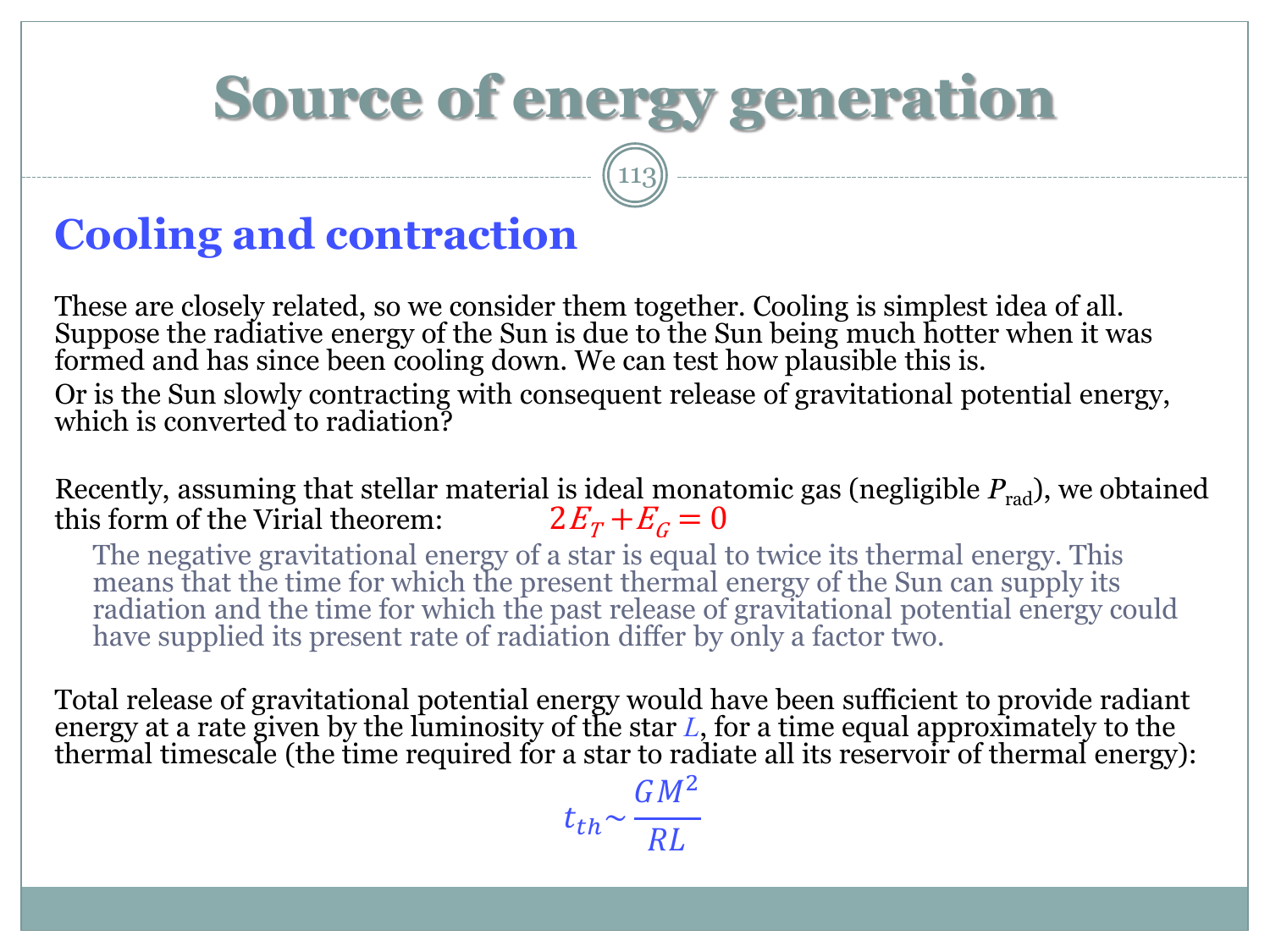## **Cooling and contraction (1)**

Putting in values for the Sun:  $t_{th,0}$  ~ 3  $\times$  10<sup>7</sup> years. This limit of the age of the Sun obtained in 1862 by Lord Kelvin (William Thomson) was used as an argument against Charles Darwin's (1859) theory of evolution. Darwin's theory required geological time to be much larger, so as to account for the slow evolution of species of plants and animals by natural selection.

(114)

In 1899 geologists Thomas C. Chamberlin noted:

"Is present knowledge relative to the behaviour of matter under extraordinary conditions as obtain in the interior of the Sun sufficiently exhaustive to warrant assertion that no unrecognized sources of heat reside there? What is the internal constituents of atoms may be is yet an open question. Is it not improbable that they are complex organizations and the seats of enormous energy?"

Later, Arthur Eddington in *Observatory* (1920) predicts that stellar energy is subatomic: "Only the inertia of tradition keeps the contraction hypothesis alive - or rather, not alive, but an unburied corpse… A star is drawing on some vast reservoir of energy by means unknown to us. This reservoir can scarcely be other than the subatomic energy which, it is known, exists abundantly in all matter… There is sufficient in the Sun to maintain its output for 15 billion years… If, indeed, the subatomic energy in the star is being freely used to maintain their great furnaces, it seems to bring a little nearer to fulfilment our dream of controlling this latent power for the well-being of the human race - or for its suicide."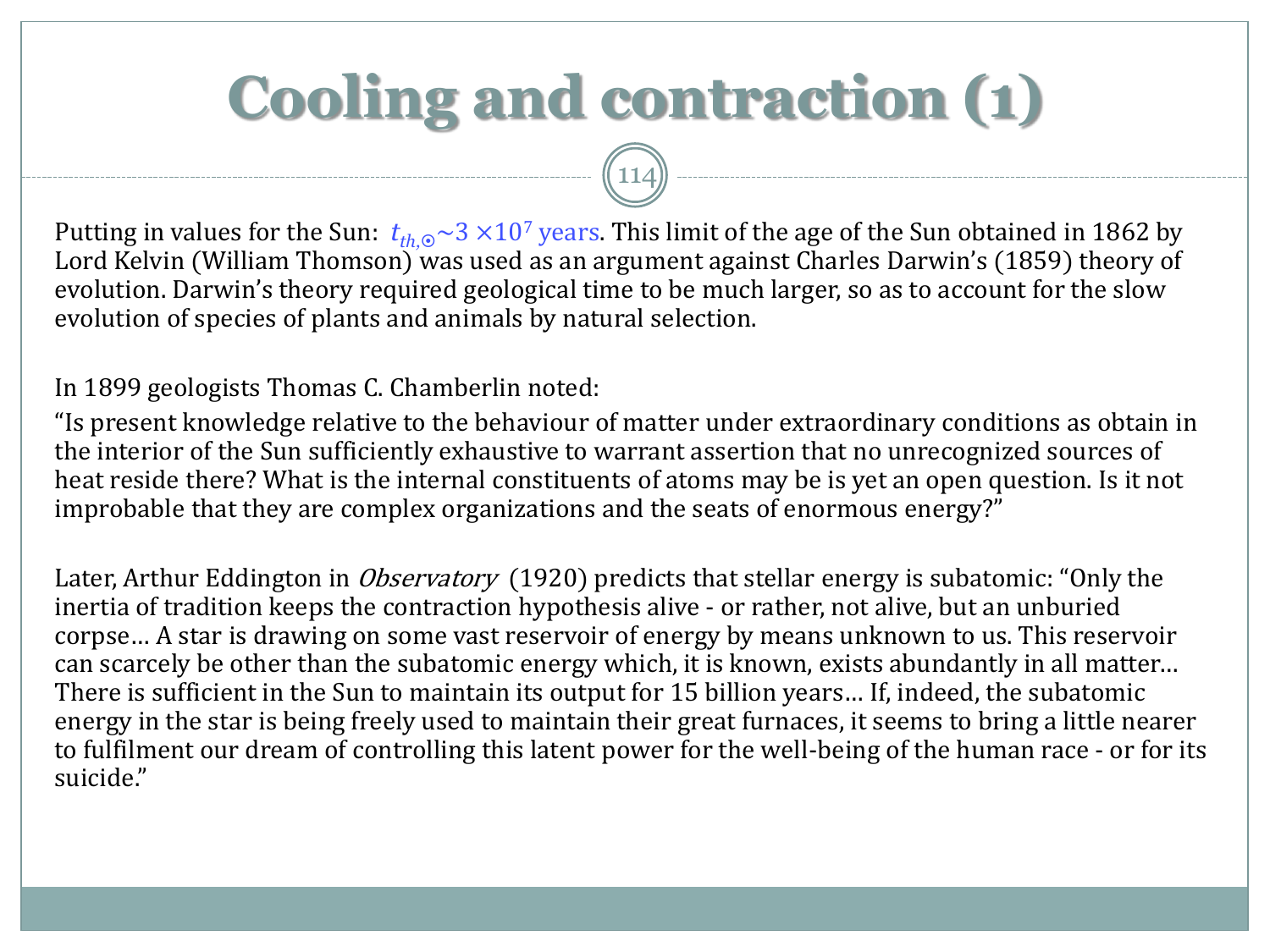## **Cooling and contraction (2)**

115

Now the Earth age  $4.6\times10^9$  years is determined using nuclear physics (from halftime decay of some radioactive elements). However, already in XVIII century Edmond Halley proposed a method of measuring the age from the speed the salt increases in the ocean. In XIX century, geological method were used that measure the time for sedimentation of various materials.

Let us now consider gravitational contraction in other stars.

$$
\frac{R}{R_{\odot}} \propto \left(\frac{M}{M_{\odot}}\right)^{\beta}, \qquad \frac{L}{L_{\odot}} \propto \left(\frac{M}{M_{\odot}}\right)^{l} \qquad \qquad t_{th} \sim \frac{GM^2}{RL}
$$

 $\beta=1$ ,  $l=4$  for  $M < M_{\odot}$ ,  $E_{\rm G} \propto M \Rightarrow t_{\rm th} \propto M^{-3}$  $\beta = {}^{3}/_{4}$ ,  $l = 3 {}^{1}/_{4}$  for  $M > M_{\odot}$ ,  $E_{G} \propto M^{5/4} \Rightarrow t_{th} \propto M^{-2}$ Nuclear energy  $E_N \propto M$  $E_{\rm N}$  /  $E_{\rm G}$   $\approx 100$ , and varies only by a factor 2 - 3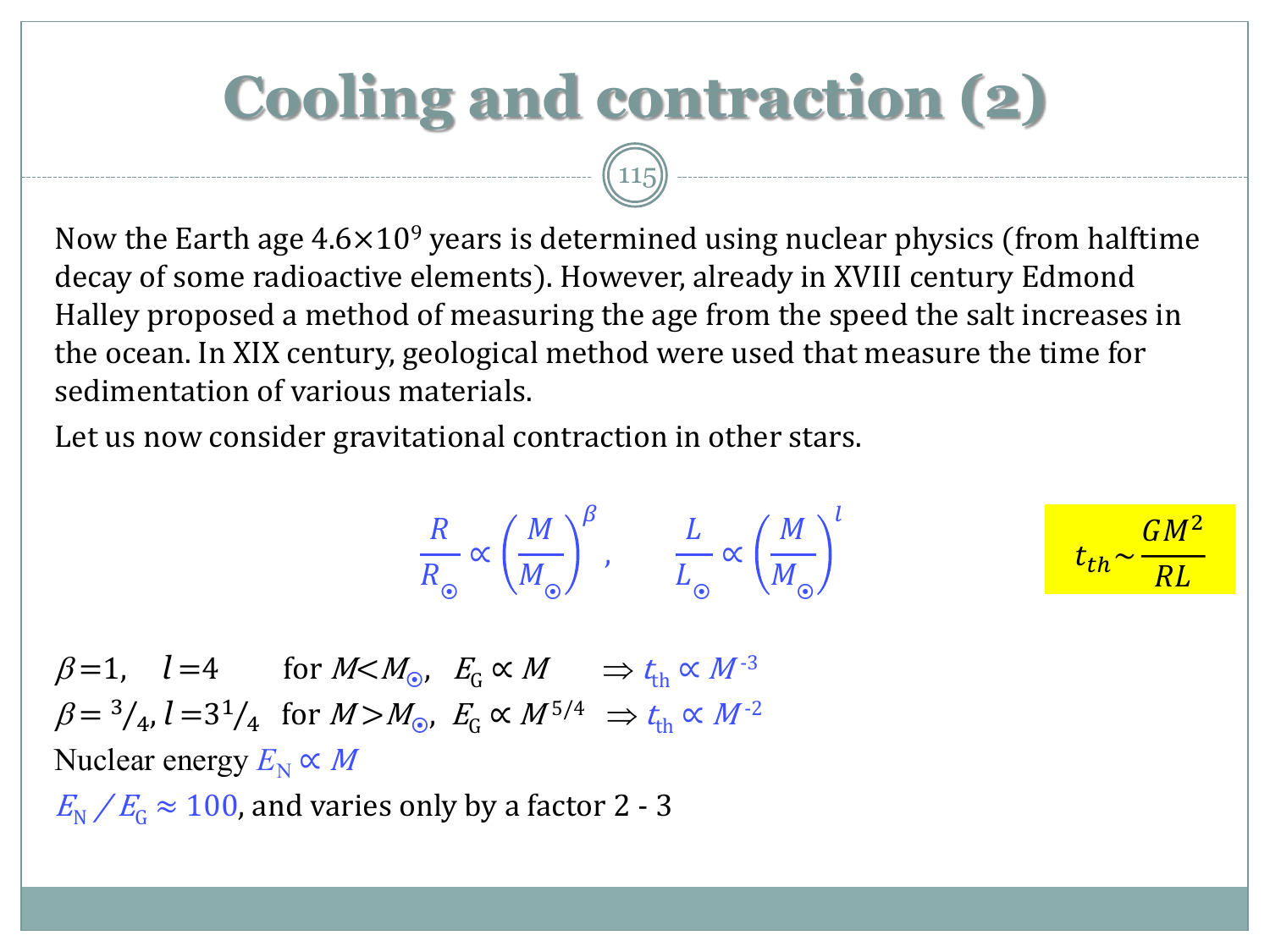## **Cooling and contraction (3)**

If the Sun was powered by either contraction or cooling, it would have changed substantially in the last 10 million years. A factor of  $\sim$ 100 too short to account for the constraints on age of the Sun imposed by fossil and geological records.

 $\boxed{116}$ 

The Virial theorem:  $2E_T + E_G = 0$ 

The total energy is  $E$  =  $E_{\scriptscriptstyle T}$  +  $E_{\scriptscriptstyle G}$   $=$   $- E_{\scriptscriptstyle T}$   $\!=$   $\! E_{\scriptscriptstyle G}$  /  $\, 2 < 0$ 

If no energy source exist in a star, then its luminosity comes from the decreasing total energy:

 $L = -\dot{E}$   $\Rightarrow$   $L = \dot{E}_T$  as  $L > 0$   $\Rightarrow$   $\dot{E}_T > 0$   $\Rightarrow$   $\dot{E}_T \uparrow$ 

Thus, a star is heating up when it loses its energy! Another important consequence:  $L = -\dot{E}_G/2$ 

a star can radiate only 1/2 of its gravitational energy released during contraction.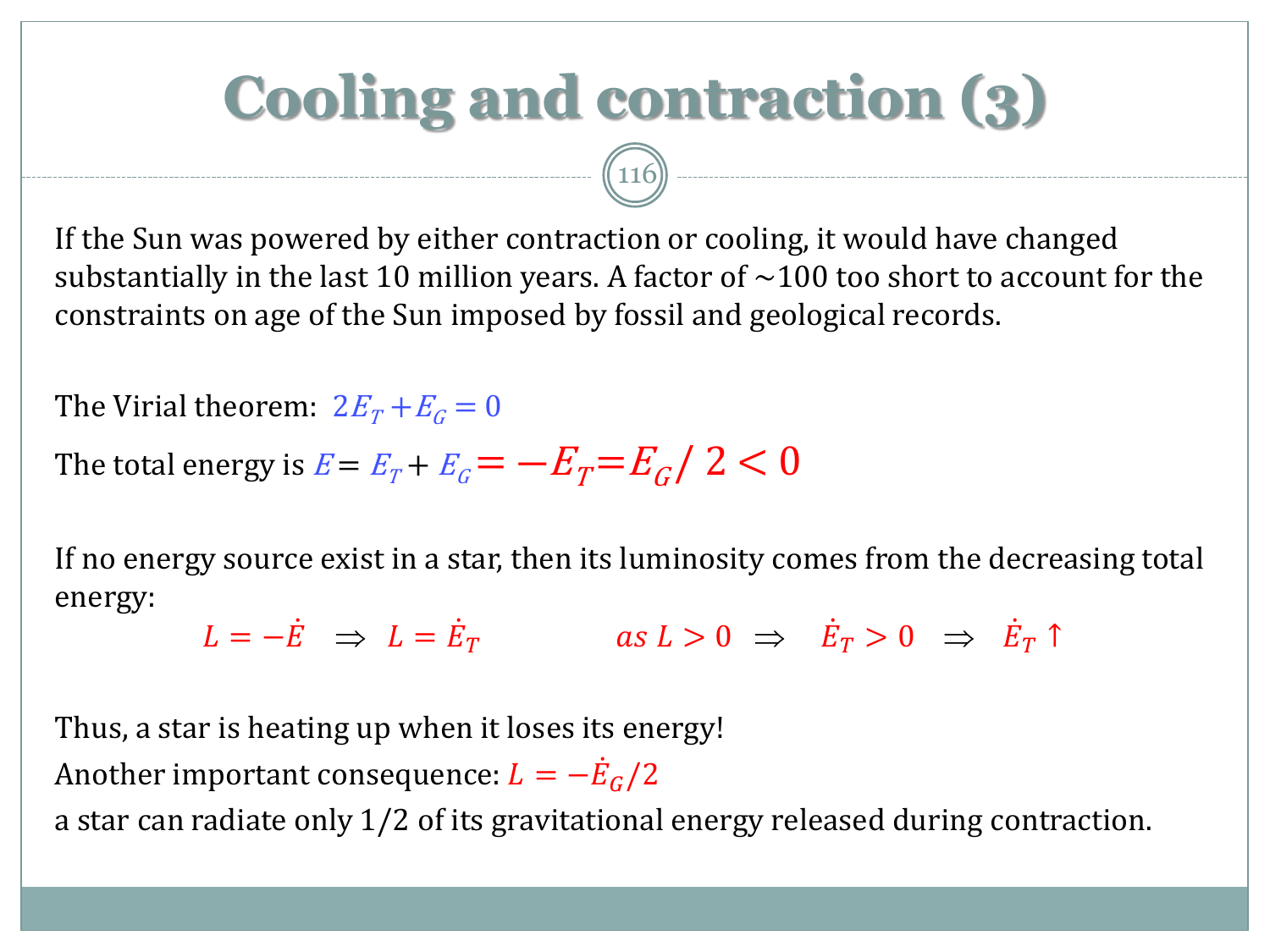# **Source of energy generation**

117

#### **Chemical Reactions**

Can quickly rule these out as possible energy sources for the Sun. We calculated above that we need to find a process that can produce at least  $10^{-4}$  of the rest mass energy of the Sun. Chemical reactions such as the combustion of fossil fuels release  $\sim$ 5×10<sup>-10</sup> of the rest mass energy of the fuel.

#### **Nuclear Reactions**

Hence the only known way of producing sufficiently large amounts of energy is through nuclear reactions. There are two types of nuclear reactions, fission and fusion. Fission reactions, such as those that occur in nuclear reactors, or atomic weapons can release  $\sim$ 5×10<sup>-4</sup> of the rest mass energy through fission of heavy nuclei (uranium or plutonium).

**Class task:** Can you show that the fusion reactions can release enough energy to feasibly power a star? Assume atomic weight of H=1.008172 and He<sup>4</sup>=4.003875, atomic mass unit =1.66054x10<sup>-24</sup> g

Hence, we can see that both fusion and fission could in principle power the Sun. Which is the more likely? As light elements are much more abundant in the solar system than heavy ones, we would expect nuclear fusion to be the dominant source. Given the limits on *P* and *T* that we have obtained - are the central conditions suitable for fusion ? We will return to this later.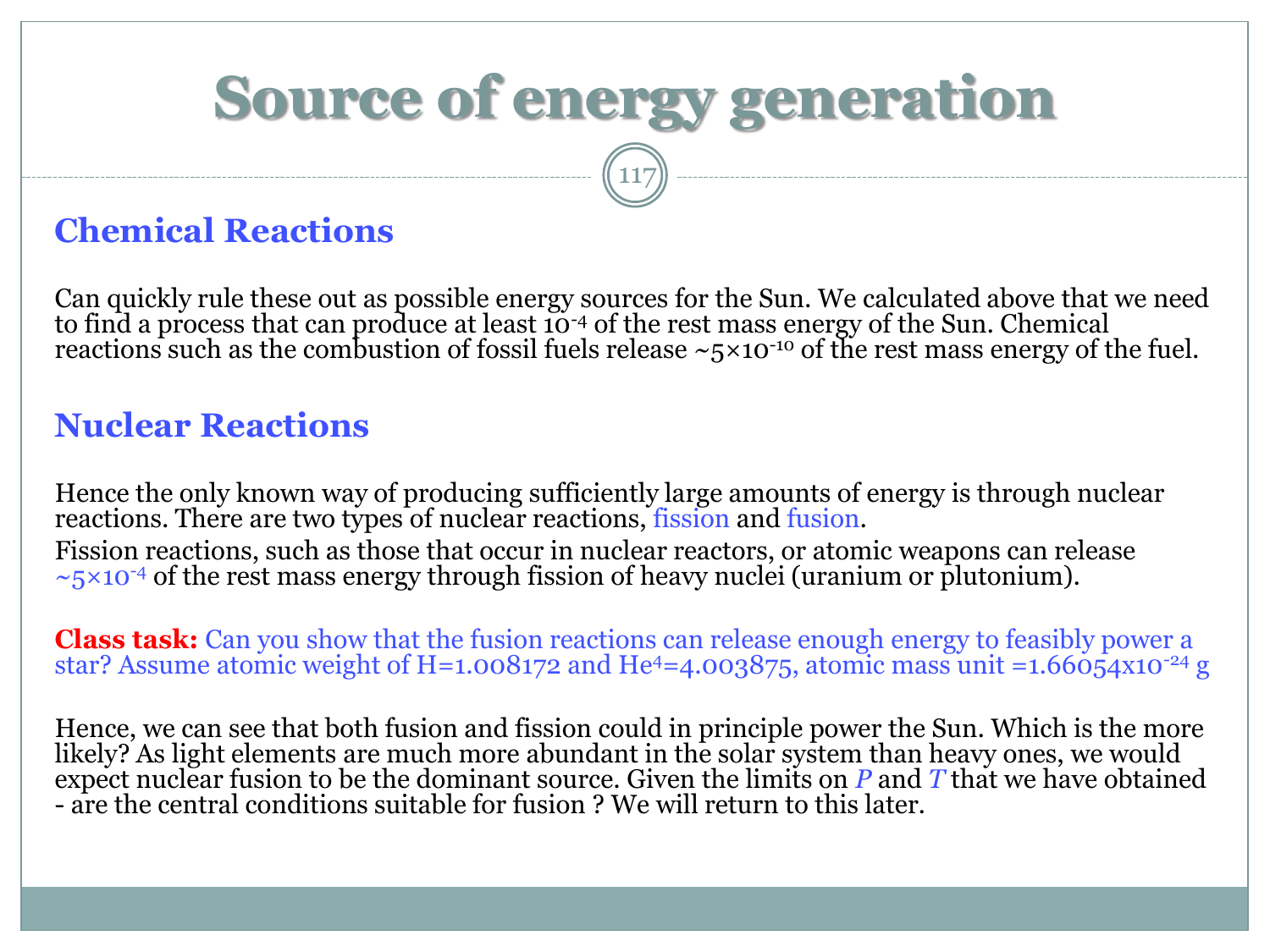## **Equation of energy production (1)**

118

**The third equation of stellar structure:** relation between energy release and the rate of energy transport. Consider a spherically symmetric star in which energy transport is radial and in which time variations are unimportant.

*L*(*r*)=rate of energy flow across sphere of radius *r*.

*L*(*r*+d*r*)=rate of energy flow across sphere of radius *r* +d*r.*

Because shell is thin:

 $dV(r) = 4\pi r^2 dr$ 

 $dm = dV\rho(r) = 4\pi r^2 \rho(r) dr$ 

and



 $dM$